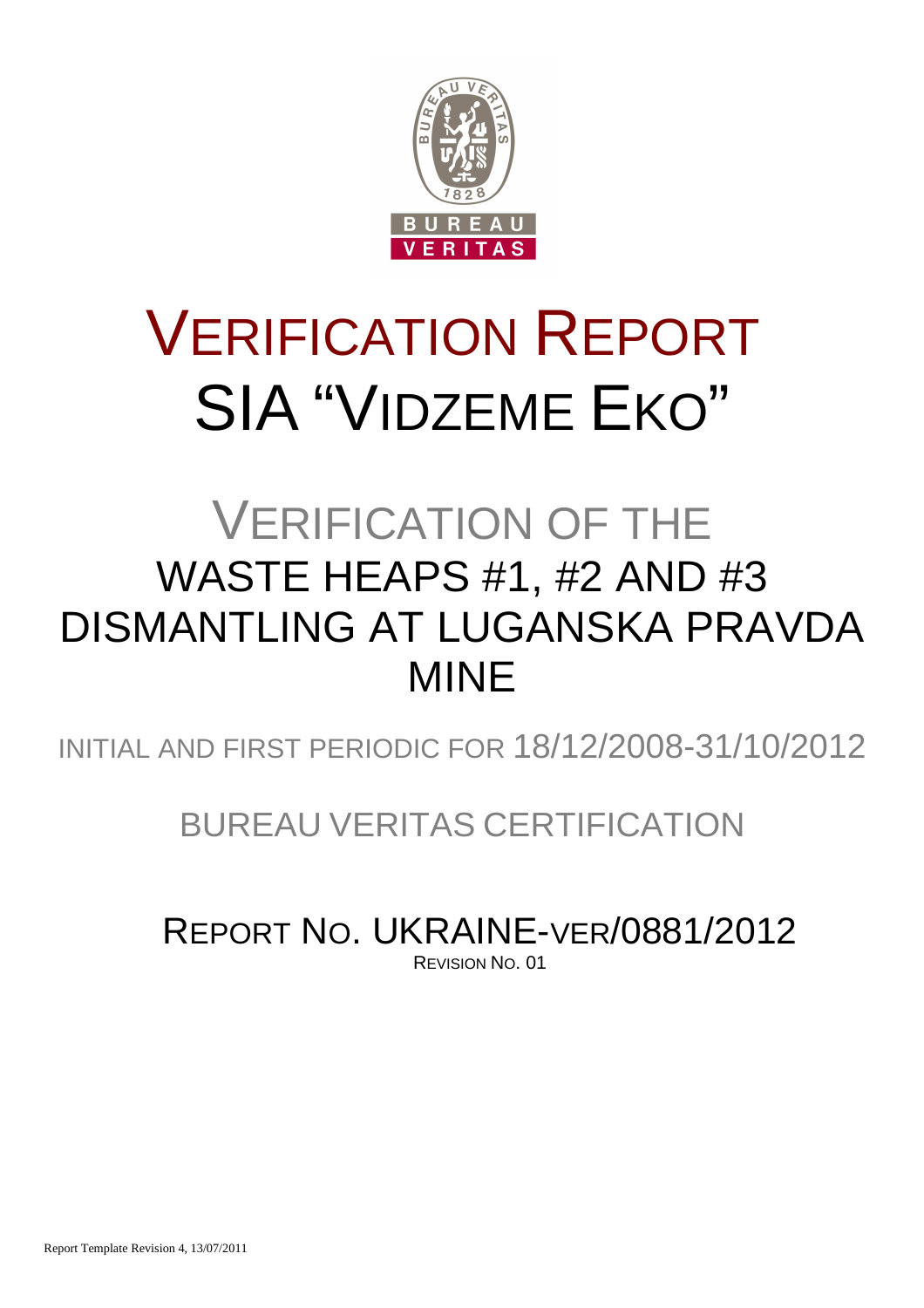#### VERIFICATION REPORT: WASTE HEAPS #1, #2 AND #3 DISMANTLING AT LUGANSKA PRAVDA MINE



| Date of first issue:<br>Organizational unit:<br>10/12/2012<br><b>Bureau Veritas Certification</b><br><b>Holding SAS</b>                                                                                                                                                                                                                                                                                                                                                                                                                                                                                                                                                                                                                                                                                                                                                                                                                                                                                                                        |                                             |
|------------------------------------------------------------------------------------------------------------------------------------------------------------------------------------------------------------------------------------------------------------------------------------------------------------------------------------------------------------------------------------------------------------------------------------------------------------------------------------------------------------------------------------------------------------------------------------------------------------------------------------------------------------------------------------------------------------------------------------------------------------------------------------------------------------------------------------------------------------------------------------------------------------------------------------------------------------------------------------------------------------------------------------------------|---------------------------------------------|
| Client ref.:<br>Client:<br>SIA "Vidzeme Eko"<br>Victor Tkachenko                                                                                                                                                                                                                                                                                                                                                                                                                                                                                                                                                                                                                                                                                                                                                                                                                                                                                                                                                                               |                                             |
| Summary:<br>Bureau Veritas Certification has made the initial, 1 <sup>st</sup> periodic verification of the "Waste heaps #1, #2 and #3<br>dismantling at Luganska Pravda mine", project of SIA "Vidzeme Eko" located in Schtove town, Antratsyt consul<br>land, Luhansk Region, Ukraine, and applying JI specific approach, on the basis of UNFCCC criteria for the JI,<br>as well as criteria given to provide for consistent project operations, monitoring and reporting. UNFCCC criteria<br>refer to Article 6 of the Kyoto Protocol, the JI rules and modalities and the subsequent decisions by the JI<br>Supervisory Committee, as well as the host country criteria.                                                                                                                                                                                                                                                                                                                                                                   |                                             |
| The verification scope is defined as a periodic independent review and ex post determination by the Accredited<br>Entity of the monitored reductions in GHG emissions during defined verification period, and consisted of the<br>following three phases: i) desk review of the monitoring report against project design and the baseline and<br>monitoring plan; ii) follow-up interviews with project stakeholders; iii) resolution of outstanding issues and the<br>issuance of the final verification report and opinion. The overall verification, from Contract Review to<br>Verification Report & Opinion, was conducted using Bureau Veritas Certification internal procedures.                                                                                                                                                                                                                                                                                                                                                        |                                             |
| The first output of the verification process is a list of Clarification, Corrective Actions Requests, Forward<br>Actions Requests (CR, CAR and FAR), presented in Appendix A.                                                                                                                                                                                                                                                                                                                                                                                                                                                                                                                                                                                                                                                                                                                                                                                                                                                                  |                                             |
| In summary, Bureau Veritas Certification confirms that the project is implemented as planned and described in<br>approved project design documents. Installed equipment being essential for generating emission reduction<br>runs reliably and is calibrated appropriately. The monitoring system is in place and the project is generating<br>GHG emission reductions. The GHG emission reduction is calculated accurately and without material errors,<br>omissions, or misstatements, and the ERUs issued totalize 4 354 837 tonnes of CO2 equivalent for the<br>monitoring period from 18/12/2008 to 31/10/2012 (101267 tCO2eq for 18/12/2008-31/12/2008, 1125779<br>tCO2eq for 01/01/2009-31/12/2009, 1126585 tCO2eq for 01/01/2010-31/12/2010, 1091385 tCO2eq for<br>01/01/2011-31/12/2011, 909821 tCO2eq for 01/01/2012-31/10/2012).<br>Our opinion relates to the project's GHG emissions and resulting GHG emission reductions reported and<br>related to the approved project baseline and monitoring, and its associated documents. |                                             |
| Report No.:<br>Subject Group:<br>Ukraine-ver/0881/2012<br>JI                                                                                                                                                                                                                                                                                                                                                                                                                                                                                                                                                                                                                                                                                                                                                                                                                                                                                                                                                                                   |                                             |
| Project title:<br>Waste heaps #1, #2 and #3 dismantling at Luganska<br>Pravda mine<br>Work carried out by:<br>Svitlana Garifenchyk<br>Team Leader, Lead<br>Verifier<br>Vyacheslav Yeriomin - Team Member, Verifier                                                                                                                                                                                                                                                                                                                                                                                                                                                                                                                                                                                                                                                                                                                                                                                                                             |                                             |
| Work reviewed by:<br>Ivan Sokolov - Technical Reviewer<br>X                                                                                                                                                                                                                                                                                                                                                                                                                                                                                                                                                                                                                                                                                                                                                                                                                                                                                                                                                                                    | No distribution without permission from the |
| Vasyl Kobzar - Technical Specialist                                                                                                                                                                                                                                                                                                                                                                                                                                                                                                                                                                                                                                                                                                                                                                                                                                                                                                                                                                                                            | Client or responsible organizational unit   |
| ertification<br>Work approved by:<br><b>Bureau Vepta</b><br>Ivan Sokolov - Operational Managets                                                                                                                                                                                                                                                                                                                                                                                                                                                                                                                                                                                                                                                                                                                                                                                                                                                                                                                                                | Limited distribution                        |
| Date of this revision:<br>Rev. No.:<br>Number of pages:<br>21<br>17/12/2012<br>01                                                                                                                                                                                                                                                                                                                                                                                                                                                                                                                                                                                                                                                                                                                                                                                                                                                                                                                                                              | Unrestricted distribution                   |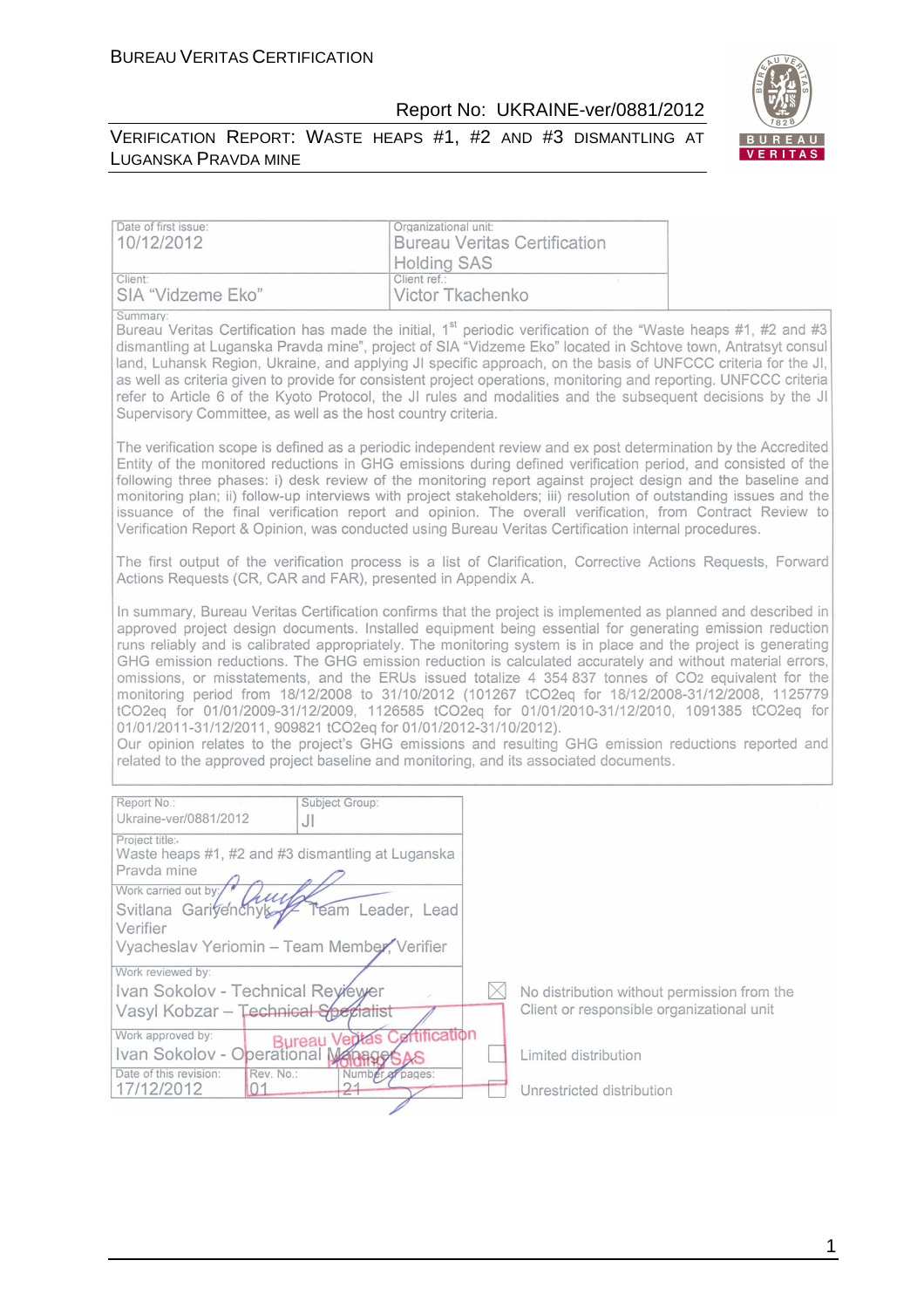VERIFICATION REPORT: WASTE HEAPS #1, #2 AND #3 DISMANTLING AT LUGANSKA PRAVDA MINE

#### **Table of Contents Page 2014**

| $\overline{1}$ |                                                                                |                |
|----------------|--------------------------------------------------------------------------------|----------------|
| 1.1            | Objective                                                                      | 3              |
| 1.2            | Scope                                                                          | 3              |
| 1.3            | <b>Verification Team</b>                                                       | 3              |
| $\overline{2}$ |                                                                                | $\overline{4}$ |
| 2.1            | <b>Review of Documents</b>                                                     | $\overline{4}$ |
| 2.2            | Follow-up Interviews                                                           | $\overline{4}$ |
| 2.3            | Resolution of Clarification, Corrective and Forward Action Requests            | 5              |
| 3              |                                                                                |                |
| 3.1            | Remaining issues and FARs from previous verifications                          | 6              |
| 3.2            | Project approval by Parties involved (90-91)                                   | 6              |
| 3.3            | Project implementation (92-93)                                                 | 6              |
| 3.4            | Compliance of the monitoring plan with the monitoring methodology<br>$(94-98)$ | 8              |
| 3.5            | Revision of monitoring plan (99-100)                                           | 8              |
| 3.6            | Data management (101)                                                          | 8              |
| 3.7            | Verification regarding programmes of activities (102-110)                      | 9              |
| 4              |                                                                                |                |
| 5              |                                                                                |                |
|                |                                                                                |                |

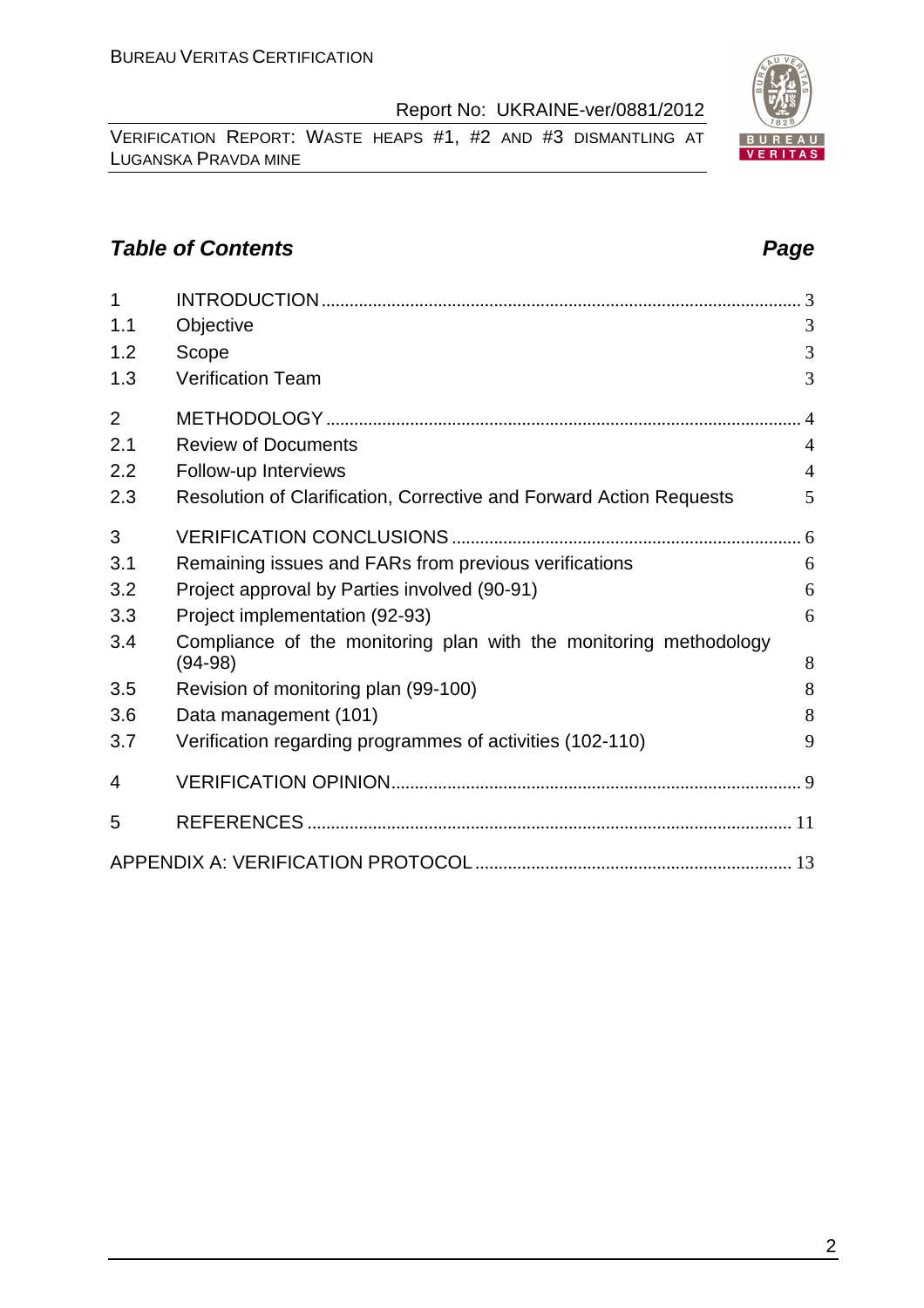VERIFICATION REPORT: WASTE HEAPS #1, #2 AND #3 DISMANTLING AT LUGANSKA PRAVDA MINE



#### **1 INTRODUCTION**

SIA "Vidzeme Eko" has commissioned Bureau Veritas Certification to verify the emissions reductions of its JI project "Waste heaps #1, #2 and #3 dismantling at Luganska Pravda mine" (hereafter called "the project") at Schotove town, Antratsyt counsil land, Luhansk Region, Ukraine.

This report summarizes the findings of the verification of the project, performed on the basis of UNFCCC criteria, as well as criteria given to provide for consistent project operations, monitoring and reporting.

#### **1.1 Objective**

Verification is the periodic independent review and ex post determination by the Accredited Independent Entity of the monitored reductions in GHG emissions during defined verification period.

The objective of verification can be divided in Initial Verification and Periodic Verification.

UNFCCC criteria refer to Article 6 of the Kyoto Protocol, the JI rules and modalities and the subsequent decisions by the JI Supervisory Committee, as well as the host country criteria.

#### **1.2 Scope**

The verification scope is defined as an independent and objective review of the project design document, the project's baseline study, monitoring plan and monitoring report, and other relevant documents. The information in these documents is reviewed against Kyoto Protocol requirements, UNFCCC rules and associated interpretations.

The verification is not meant to provide any consulting towards the Client. However, stated requests for clarifications, corrective and/or forward actions may provide input for improvement of the project monitoring towards reductions in the GHG emissions.

#### **1.3 Verification Team**

The verification team consists of the following personnel:

| Team Leader, Climate Change Verifier |
|--------------------------------------|
|                                      |

Vyacheslav Yeriomin Bureau Veritas Certification Climate Change Verifier

This verification report was reviewed by:

Ivan Sokolov Bureau Veritas Certification, Internal Technical Reviewer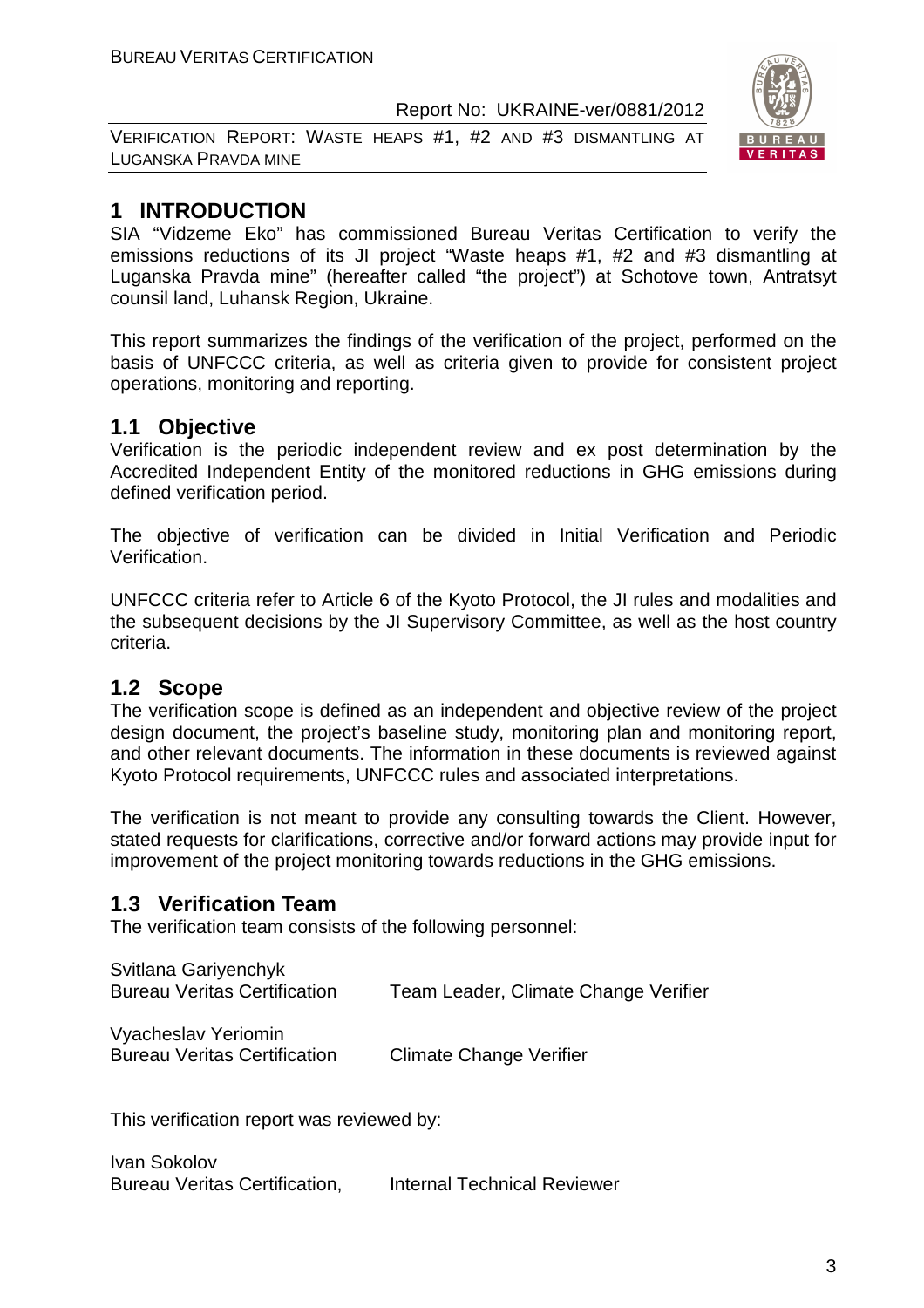VERIFICATION REPORT: WASTE HEAPS #1, #2 AND #3 DISMANTLING AT LUGANSKA PRAVDA MINE



Vasyl Kobzar Bureau Veritas Certification, Technical Specialist

#### **2 METHODOLOGY**

The overall verification, from Contract Review to Verification Report & Opinion, was conducted using Bureau Veritas Certification internal procedures.

In order to ensure transparency, a verification protocol was customized for the project, according to the version 01 of the Joint Implementation Determination and Verification Manual, issued by the Joint Implementation Supervisory Committee at its 19 meeting on 04/12/2009. The protocol shows, in a transparent manner, criteria (requirements), means of verification and the results from verifying the identified criteria. The verification protocol serves the following purposes:

- It organizes, details and clarifies the requirements a JI project is expected to meet;
- It ensures a transparent verification process where the verifier will document how a particular requirement has been verified and the result of the verification.

The completed verification protocol is enclosed in Appendix A to this report.

#### **2.1 Review of Documents**

The Monitoring Report (MR) submitted by SIA "Vidzeme Eko" and additional background documents related to the project design and baseline, i.e. country Law, Project Design Document (PDD), and/or Guidance on criteria for baseline setting and monitoring, Host party criteria, Kyoto Protocol, Clarifications on Verification Requirements to be Checked by an Accredited Independent Entity were reviewed.

The verification findings presented in this report relate to the Monitoring Report version(s) 2.0 and project as described in the determined PDD.

#### **2.2 Follow-up Interviews**

On 01/12/2012 Bureau Veritas Certification performed on-site interviews with project stakeholders to confirm selected information and to resolve issues identified in the document review. Representatives of "Kompaniya "Persha Yurydychna" Ltd and SIA "Vidzeme Eko" were interviewed (see References). The main topics of the interviews are summarized in Table 1.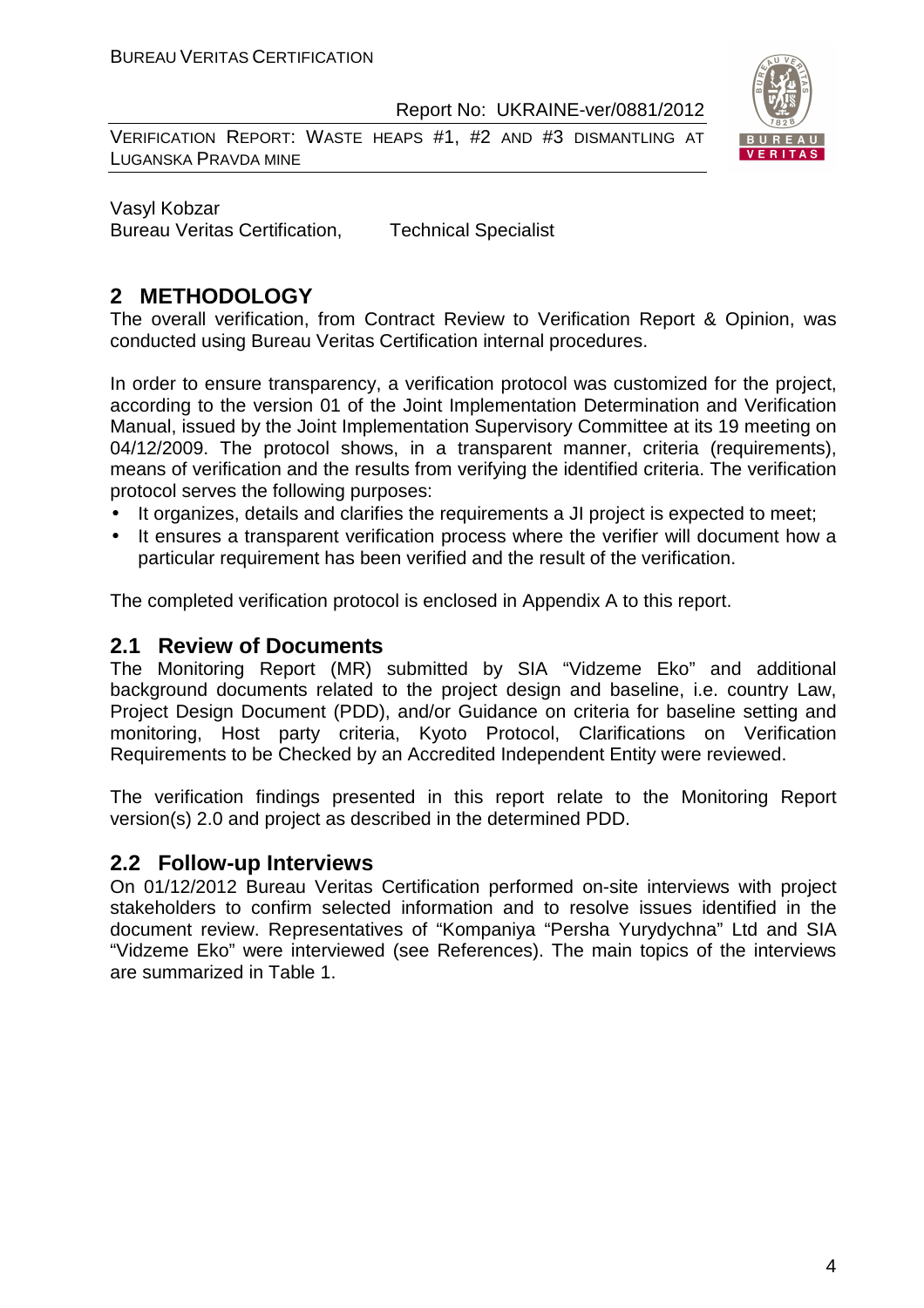VERIFICATION REPORT: WASTE HEAPS #1, #2 AND #3 DISMANTLING AT LUGANSKA PRAVDA MINE



#### **Table 1 Interview topics**

| <b>Interviewed</b><br>organization     | <b>Interview topics</b>                                                                                                                                                                                                                                                                                                                                                                                                                                                                                                                                                 |
|----------------------------------------|-------------------------------------------------------------------------------------------------------------------------------------------------------------------------------------------------------------------------------------------------------------------------------------------------------------------------------------------------------------------------------------------------------------------------------------------------------------------------------------------------------------------------------------------------------------------------|
| "Kompaniya "Persha<br>Yurydychna" Ltd  | Organizational structure<br>$\bullet$<br>Responsibilities and authorities<br>$\bullet$<br>Roles and responsibilities for data collection and<br>$\bullet$<br>processing<br>$\bullet$<br>Installation of equipment<br>$\bullet$<br>Data logging, archiving and reporting<br>$\bullet$<br>Metering equipment control<br>$\bullet$<br>Metering record keeping system, database<br>$\bullet$<br>IT management<br>$\bullet$<br>Training of personnel<br>$\bullet$<br>Quality management procedures and technology<br>$\bullet$<br>Internal audits and check-ups<br>$\bullet$ |
| <b>CONSULTANT</b><br>SIA "Vidzeme Eko" | Baseline methodology<br>$\bullet$<br>Monitoring plan<br>$\bullet$<br>Monitoring report<br>$\bullet$<br><b>Excel spreadsheets</b>                                                                                                                                                                                                                                                                                                                                                                                                                                        |

#### **2.3 Resolution of Clarification, Corrective and Forward Action Requests**

The objective of this phase of the verification is to raise the requests for corrective actions and clarification and any other outstanding issues that needed to be clarified for Bureau Veritas Certification positive conclusion on the GHG emission reduction calculation.

If the Verification Team, in assessing the monitoring report and supporting documents, identifies issues that need to be corrected, clarified or improved with regard to the monitoring requirements, it should raise these issues and inform the project participants of these issues in the form of:

(a) Corrective action request (CAR), requesting the project participants to correct a mistake that is not in accordance with the monitoring plan;

(b) Clarification request (CL), requesting the project participants to provide additional information for the Verification Team to assess compliance with the monitoring plan;

(c) Forward action request (FAR), informing the project participants of an issue, relating to the monitoring that needs to be reviewed during the next verification period.

The Verification Team will make an objective assessment as to whether the actions taken by the project participants, if any, satisfactorily resolve the issues raised, if any, and should conclude its findings of the verification.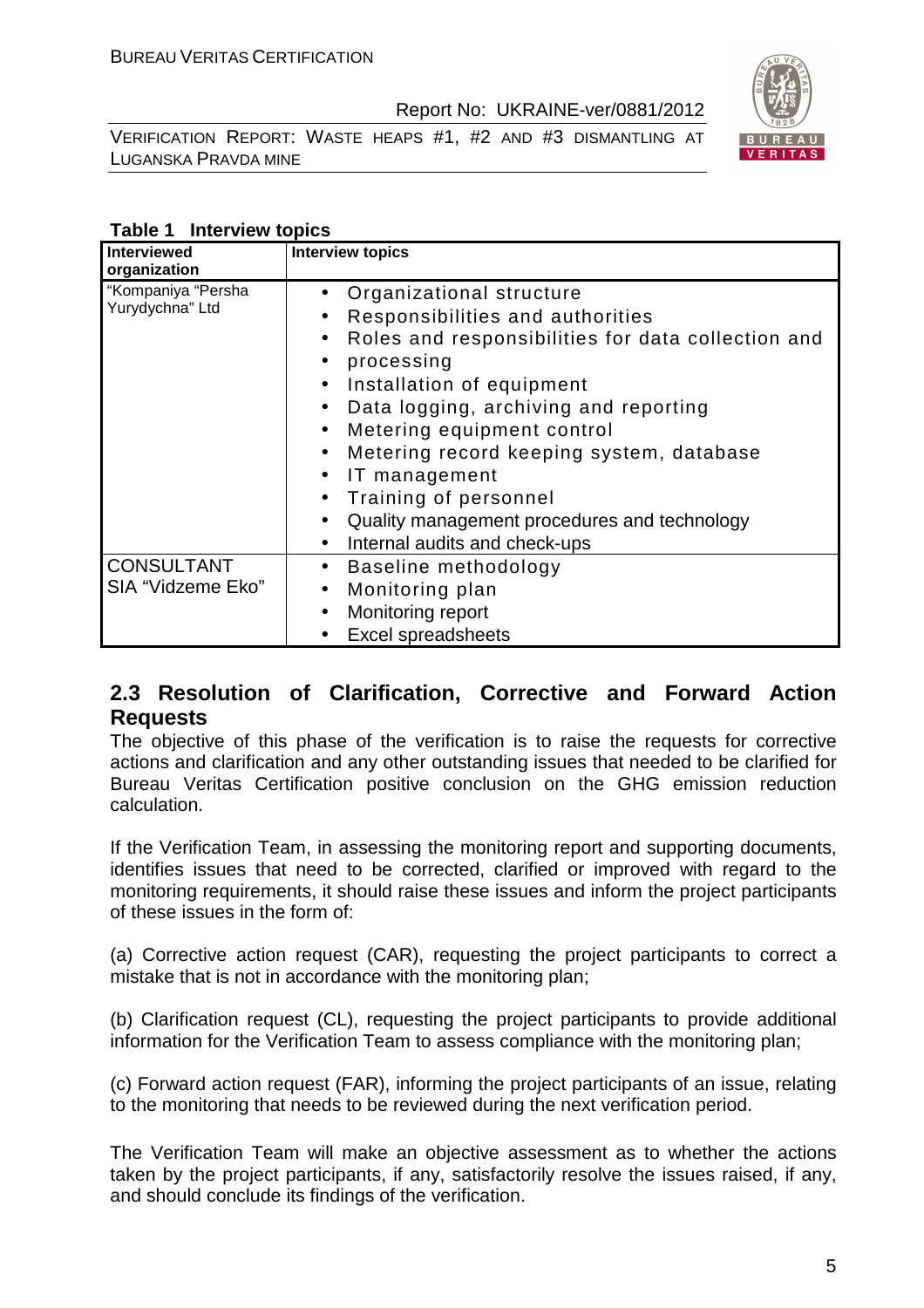VERIFICATION REPORT: WASTE HEAPS #1, #2 AND #3 DISMANTLING AT LUGANSKA PRAVDA MINE



To guarantee the transparency of the verification process, the concerns raised are documented in more detail in the verification protocol in Appendix A.

#### **3 VERIFICATION CONCLUSIONS**

In the following sections, the conclusions of the verification are stated.

The findings from the desk review of the original monitoring documents and the findings from interviews during the follow up visit are described in the Verification Protocol in Appendix A.

The Clarification, Corrective and Forward Action Requests are stated, where applicable, in the following sections and are further documented in the Verification Protocol in Appendix A. The verification of the Project resulted in 3 Corrective Action Requests, 1 Clarification Requests, and 0 Forward Action Requests.

The number between brackets at the end of each section corresponds to the DVM paragraph.

#### **3.1 Remaining issues and FARs from previous verifications**

There is no FAR available from determination process, provided by Bureau Veritas Certification.

#### **3.2 Project approval by Parties involved (90-91)**

The project was approved by both Parties Involved. Letter of Approval #3784/23/7 dated 07/12/2012 issued by State Environment Investment Agency of Ukraine. Letter of Approval 12.2-02/15071 dated 15/11/2012 issued by Ministry of Environment protection and regional development of Republic Latvia

The abovementioned written approval is unconditional.

#### **3.3 Project implementation (92-93)**

Proposed project consists in full dismantling of waste heaps #1, 2, 3 of former "Luhanska pravda" mine with sorting and enrichment of obtained coal containing rock mass.

Proposed project encompasses abovementioned waste heaps #1, 2, 3 of mine "Luhanska pravda" and enrichment plant "Tsentralna".

"Kompaniya "Persha Yurydychna" Ltd is owner of waste heaps and process the coal containing rock mass at enrichment plant "Tsentralna" on contract basis.

Technologies employed in the project activity are described below Technologies employed in the project activity are described below

Bulldozers rise to the top of the dump on its tail section. Dismantling of dump with bulldozers is carried by horizontal layers, after lowering the height of dump to 25-30 m, allowed dismantling by slope (15 °) layers. A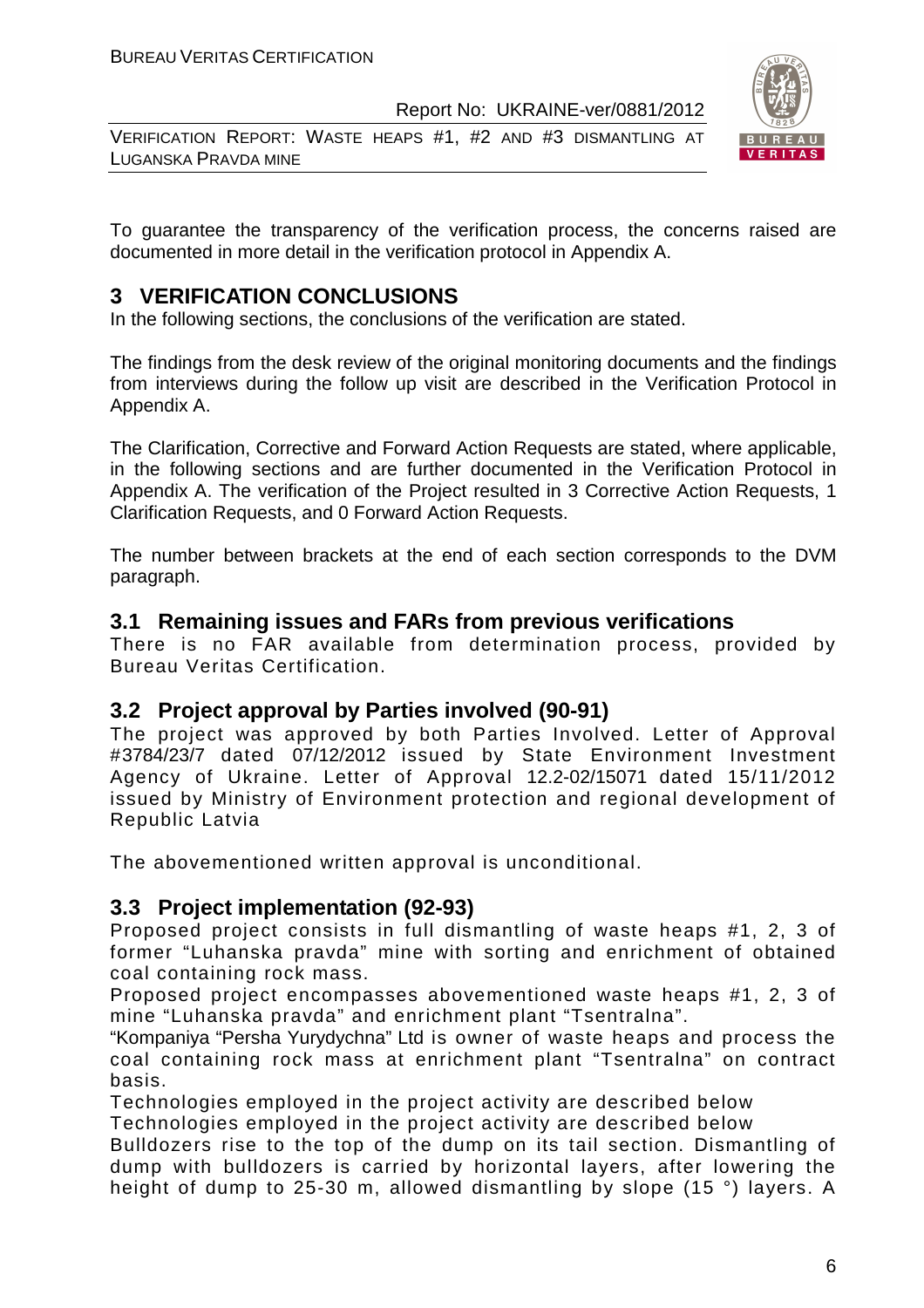



combined method for the dump dismantling is used, when after decline by bulldozers to lower layer height, in which entrance road can be constructed, further dismantling is carried out by excavators with direct loading rock into vehicles (dump trucks).

On the second stage, the rock mass is delivered to the enrichment plant "Tsentralna" for further enrichment. The rock mass is supplied to the inertial screening sifter for the pre-classification by class of 100 mm. After the pre-classification, the coal mass delivered to the preparatory screening to sifter GIL-52a by dry or wet mode. Beneficiation of large class 13 mm is made on heavy media separator STK 32-55010, and beneficiation of small class 3-13 mm - at hydrocyclone GTSM-63011. Next, washing of the suspension of beneficiation products and dehydrating products by dressing screens and centrifuge take place, regeneration suspension at electromagnetic separator. Thus the water in this process is used in closed loop. Beneficiation products (coal concentrate) are transported by conveyor belt into bins for further shipment to the consumer. Waste is transported to the flat dump

Data on waste heaps such a geographical coordinates, mass value of containing rocks, physical measures are provided in the section A.4.1.4.

Main work characteristics of heavy transporting vehicles and equipment of coal beneficiation plant are provided in the section A.4.2 of the PDD.

Data on waste heaps such a geographical coordinates, mass value of containing rocks, physical measures, main work characteristics of heavy transporting vehicles and equipment of coal beneficiation plant are provided in the PDD.

Level of project activity is depended by coal demand at Ukrainian market. Project owner doesn't keep coal at warehouses and produce beneficiated rock mass as when necessary.

Project boundaries described in the determined PDD are kept; coal from another waste heaps doesn't uses in project.

Difference between estimated emission reductions indicated in the PDD and provided in the Monitoring report is not observed. Factually PDDs calculations are performed expost for monitoring.

Identified problem areas for project implementation status, project participants' responses and conclusions of Bureau Veritas Certification are described in Annex A (refer to CAR01, CL01)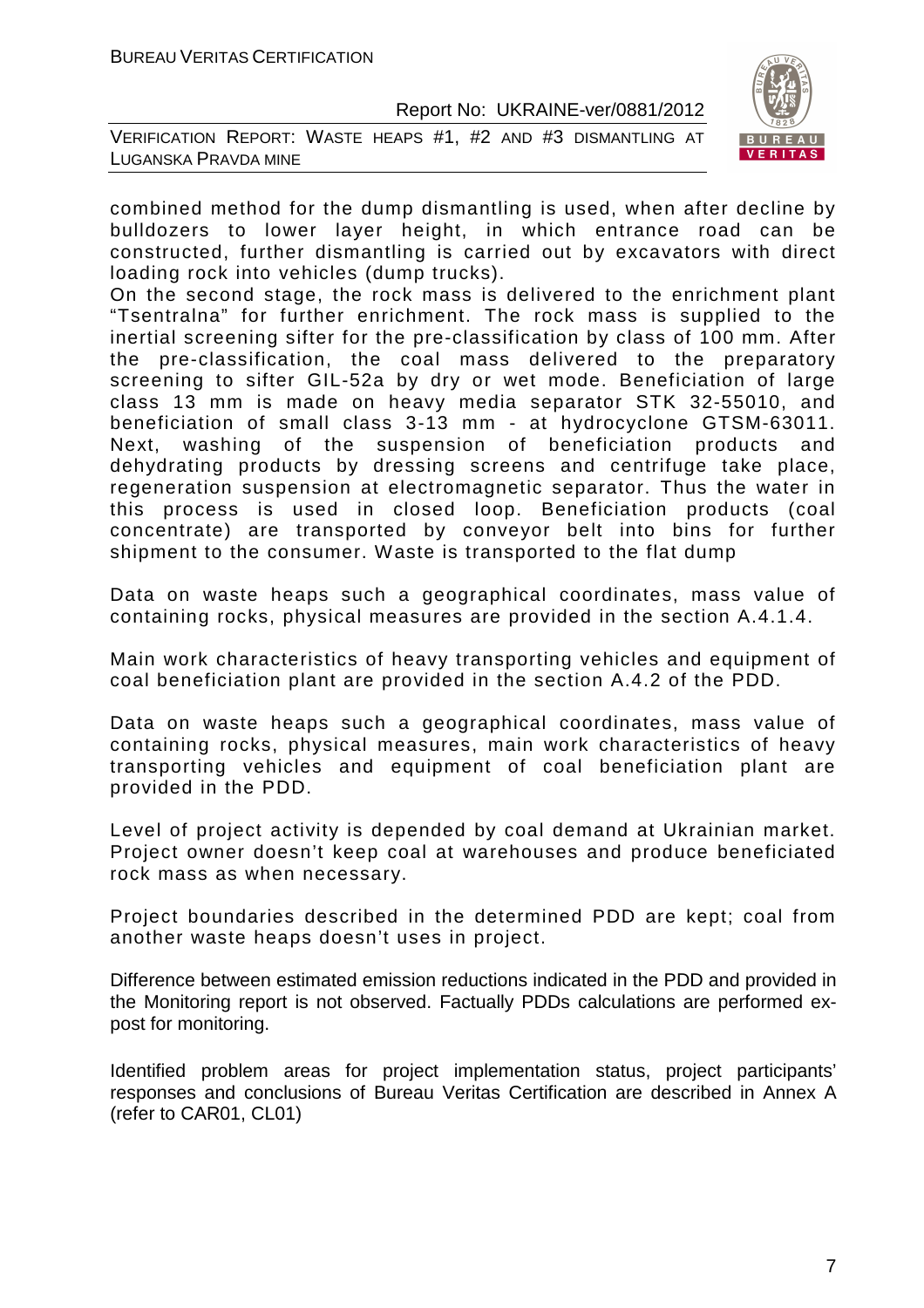VERIFICATION REPORT: WASTE HEAPS #1, #2 AND #3 DISMANTLING AT LUGANSKA PRAVDA MINE



#### **3.4 Compliance of the monitoring plan with the monitoring methodology (94-98)**

For calculating the emission reductions, key factors, such as availability of work power and financing, seasonal coal requirement on Ukraine inside market, prices of diesel fuel and electric energy, influencing the baseline emissions and the activity level of the project and the emissions as well as risks associated with the project were taken into account, as appropriate.

Data sources used for calculating emission reductions, such as work forecasts, bookkeepers invoices, laboratory analysis samples, work logbooks are clearly identified, reliable and transparent.

Emission factors, including default emission factors, are selected by carefully balancing accuracy and reasonableness, and appropriately justified of the choice. Default emission factors, such as emission factor for electricity consumption, carbon content in diesel fuel and coal, are in line with Ukraine National GHG Inventory report for 1990-2010 years.

The calculation of emission reductions is based on conservative assumptions and the most plausible scenarios in a transparent manner.

Identified problem areas for compliance of the monitoring plan with the monitoring methodology, project participants' responses and conclusions of Bureau Veritas Certification are described in Annex A (refer to CAR02)

#### **3.5 Revision of monitoring plan (99-100)**

"Not applicable"

#### **3.6 Data management (101)**

The data and their sources, provided in monitoring report, are clearly identified, reliable and transparent.

The implementation of data collection procedures is in accordance with the monitoring plan, including the quality control and quality assurance procedures.

The function of the monitoring equipment, including its calibration status, is in order.

Consumption of diesel fuel is accounting by bookkeeper invoices.

The evidence and records used for the monitoring are maintained in a traceable manner. Initially data on value and quality of produced coal, track's load, diesel fuel consumption, waste heap mass quantity is obtained from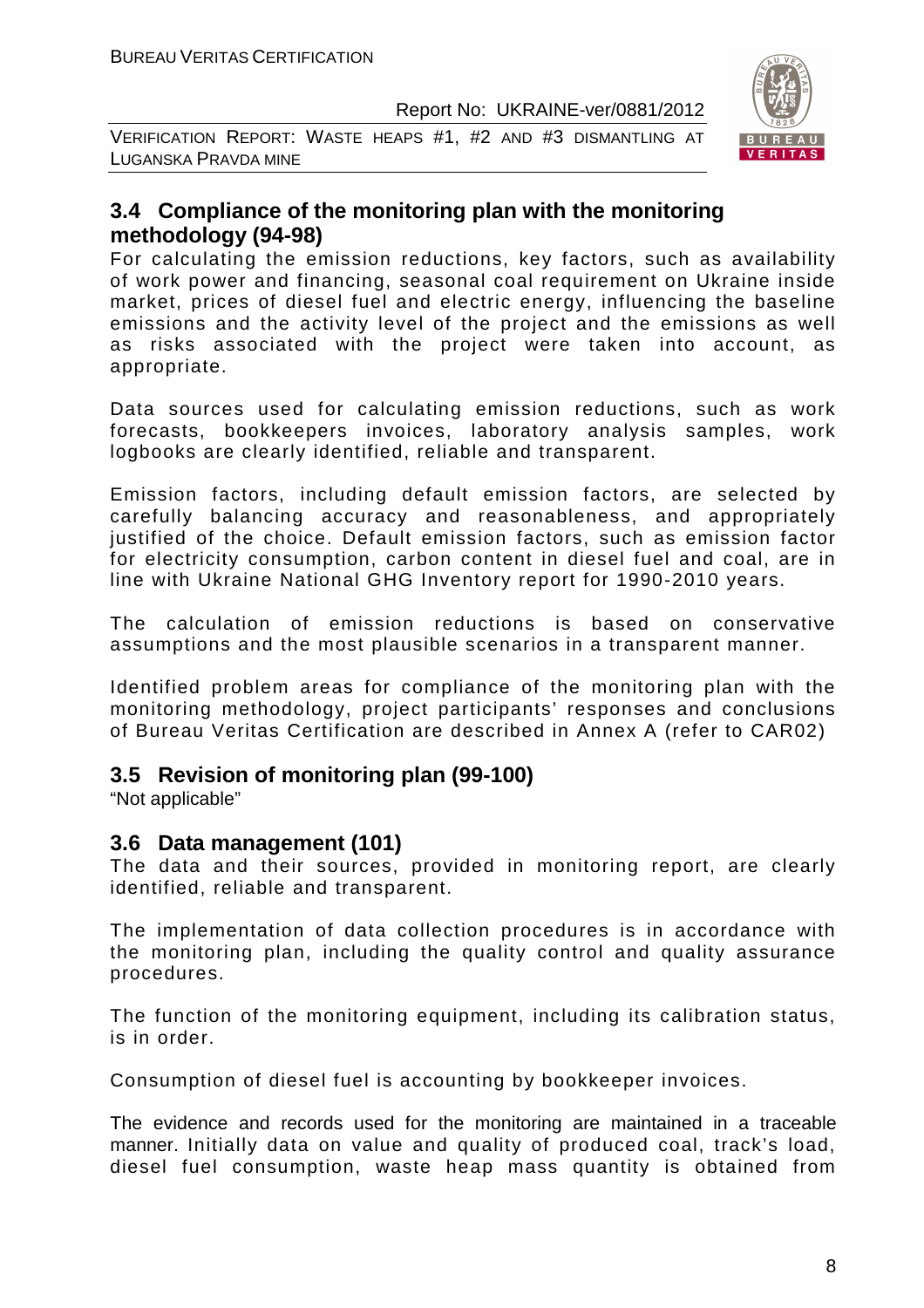VERIFICATION REPORT: WASTE HEAPS #1, #2 AND #3 DISMANTLING AT LUGANSKA PRAVDA MINE



logbooks of relevant work suppliers. The data on electricity consumed is obtained from monthly reports of Regional Electric Network.

The data required to monitor JI project is routinely collected within the normal operations of the "Tandem 2006" LLc and "Ksintorg" LLC therefore JI monitoring is integral part of routine monitoring

The data collection and management system for the project is in accordance with the monitoring plan. Data monitoring and collection system described in the monitoring report is adequate and working.

Identified problem areas applicable for project data management, responses of project participants, Bureau Veritas Certification conclusions are listed in the Annex A Verification protocol (see CAR03)

### **3.7 Verification regarding programmes of activities (102-110)**

"Not applicable"

#### **4 VERIFICATION OPINION**

Bureau Veritas Certification has performed the initial, 1<sup>st</sup> periodic, verification of the "Waste heaps #1, #2 and #3 dismantling at Luganska Pravda mine" Project in Schotove town, Antratsyt counsil land, Luhansk Region, Ukraine, which applies JI specific approach. The verification was performed on the basis of UNFCCC criteria and host country criteria and also on the criteria given to provide for consistent project operations, monitoring and reporting.

The verification consisted of the following three phases: i) desk review of the monitoring report against the project design and the baseline and monitoring plan; ii) follow-up interviews with project stakeholders; iii) resolution of outstanding issues and the issuance of the final verification report and opinion.

The management of SIA "Vidzeme Eko" is responsible for the preparation of the GHG emissions data and the reported GHG emissions reductions of the project on the basis set out within the project Monitoring and Verification Plan indicated in the final PDD version 2.0. The development and maintenance of records and reporting procedures in accordance with that plan, including the calculation and determination of GHG emission reductions from the project, is the responsibility of the management of the project.

Bureau Veritas Certification verified the Project Monitoring Report version 2.0 for the reporting period as indicated below. Bureau Veritas Certification confirms that the project is implemented as planned and described in approved project design documents. Installed equipment being essential for generating emission reduction runs reliably and is calibrated appropriately. The monitoring system is in place and the project is generating GHG emission reductions.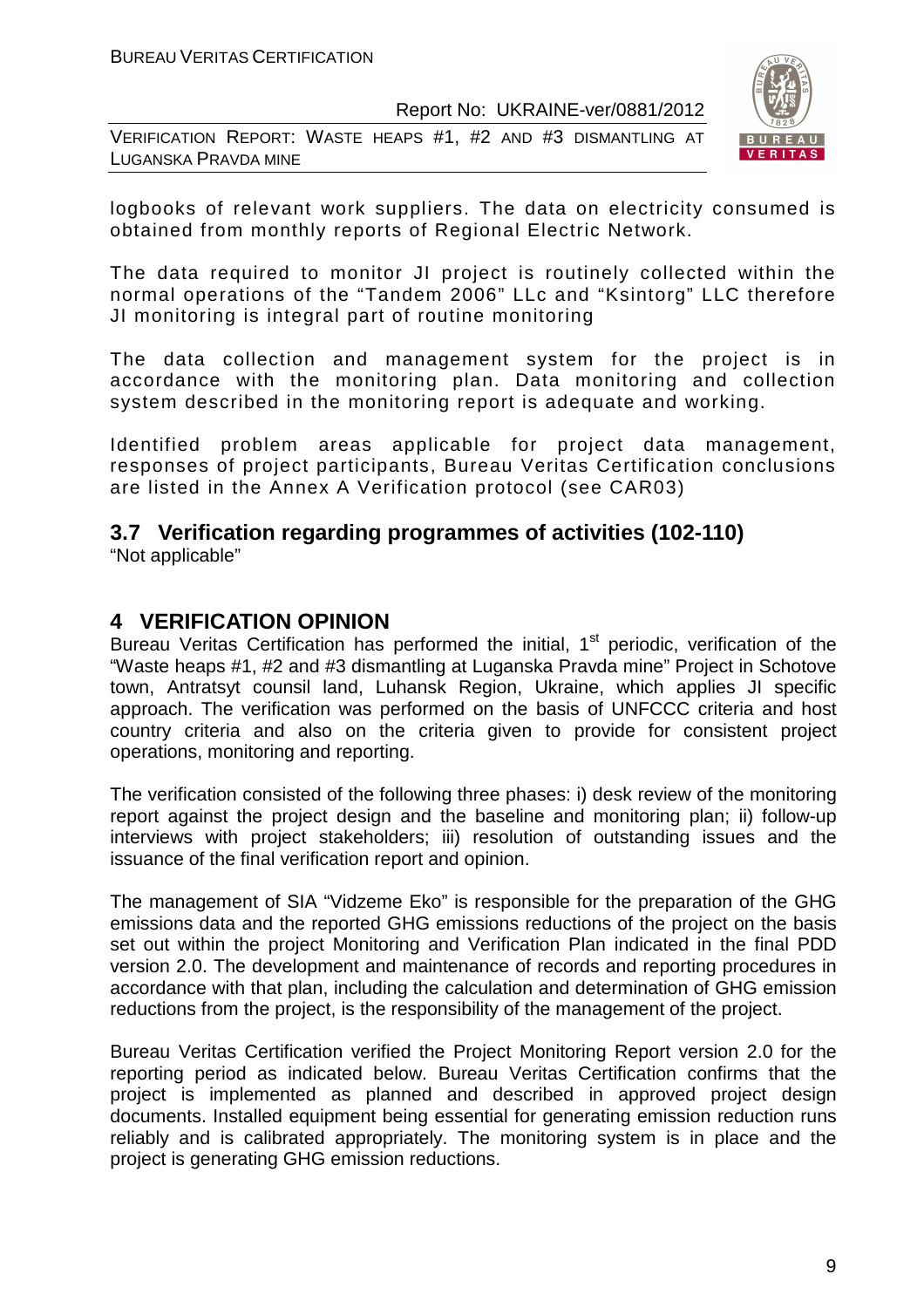VERIFICATION REPORT: WASTE HEAPS #1, #2 AND #3 DISMANTLING AT LUGANSKA PRAVDA MINE



Bureau Veritas Certification can confirm that the GHG emission reduction is accurately calculated and is free of material errors, omissions, or misstatements. Our opinion relates to the project's GHG emissions and resulting GHG emissions reductions reported and related to the approved project baseline and monitoring, and its associated documents. Based on the information we have seen and evaluated, we confirm, with a reasonable level of assurance, the following statement:

| Reporting period: From 18/12/2008 to 31/10/2012                                                                           |                                                 |                                                                                                                  |
|---------------------------------------------------------------------------------------------------------------------------|-------------------------------------------------|------------------------------------------------------------------------------------------------------------------|
| <b>Baseline emissions</b><br><b>Project emissions</b><br>Leakages                                                         | : 3440937<br>85722<br>$-913900$                 | tonnes of CO2 equivalent.<br>tonnes of CO2 equivalent.<br>tonnes of CO2 equivalent.                              |
| <b>Emission Reductions</b>                                                                                                | : 4 354 837                                     | tonnes of CO2 equivalent.                                                                                        |
| From 18/12/2008 to 31/12/2008<br><b>Baseline emissions</b><br>Project emissions<br>Leakages                               | :80147<br>: 2283<br>$: -21120$                  | tonnes of CO2 equivalent.<br>tonnes of CO2 equivalent.<br>tonnes of CO2 equivalent.                              |
| <b>Emission Reductions</b>                                                                                                | 101267                                          | tonnes of CO2 equivalent.                                                                                        |
| From 01/01/2009 to 31/12/2009<br><b>Baseline emissions</b><br>Project emissions<br>Leakages<br><b>Emission Reductions</b> | : 888976<br>: 21654<br>$: -236803$<br>: 1125779 | tonnes of CO2 equivalent.<br>tonnes of CO2 equivalent.<br>tonnes of CO2 equivalent.<br>tonnes of CO2 equivalent. |
| From 01/01/2010 to 31/12/2010<br><b>Baseline emissions</b><br>Project emissions<br>Leakages<br><b>Emission Reductions</b> | : 887472<br>22329<br>$: -239113$<br>: 1126585   | tonnes of CO2 equivalent.<br>tonnes of CO2 equivalent.<br>tonnes of CO2 equivalent.<br>tonnes of CO2 equivalent. |
| From 01/01/2011 to 31/12/2011<br><b>Baseline emissions</b><br>Project emissions<br>Leakages<br><b>Emission Reductions</b> | :864046<br>: 21522<br>$: -227339$<br>: 1091385  | tonnes of CO2 equivalent.<br>tonnes of CO2 equivalent.<br>tonnes of CO2 equivalent.<br>tonnes of CO2 equivalent. |
| From 01/01/2012 to 31/10/2012<br><b>Baseline emissions</b><br>Project emissions<br>Leakages<br><b>Emission Reductions</b> | : 720296<br>: 17934<br>$: -189525$<br>: 909821  | tonnes of CO2 equivalent.<br>tonnes of CO2 equivalent.<br>tonnes of CO2 equivalent.<br>tonnes of CO2 equivalent. |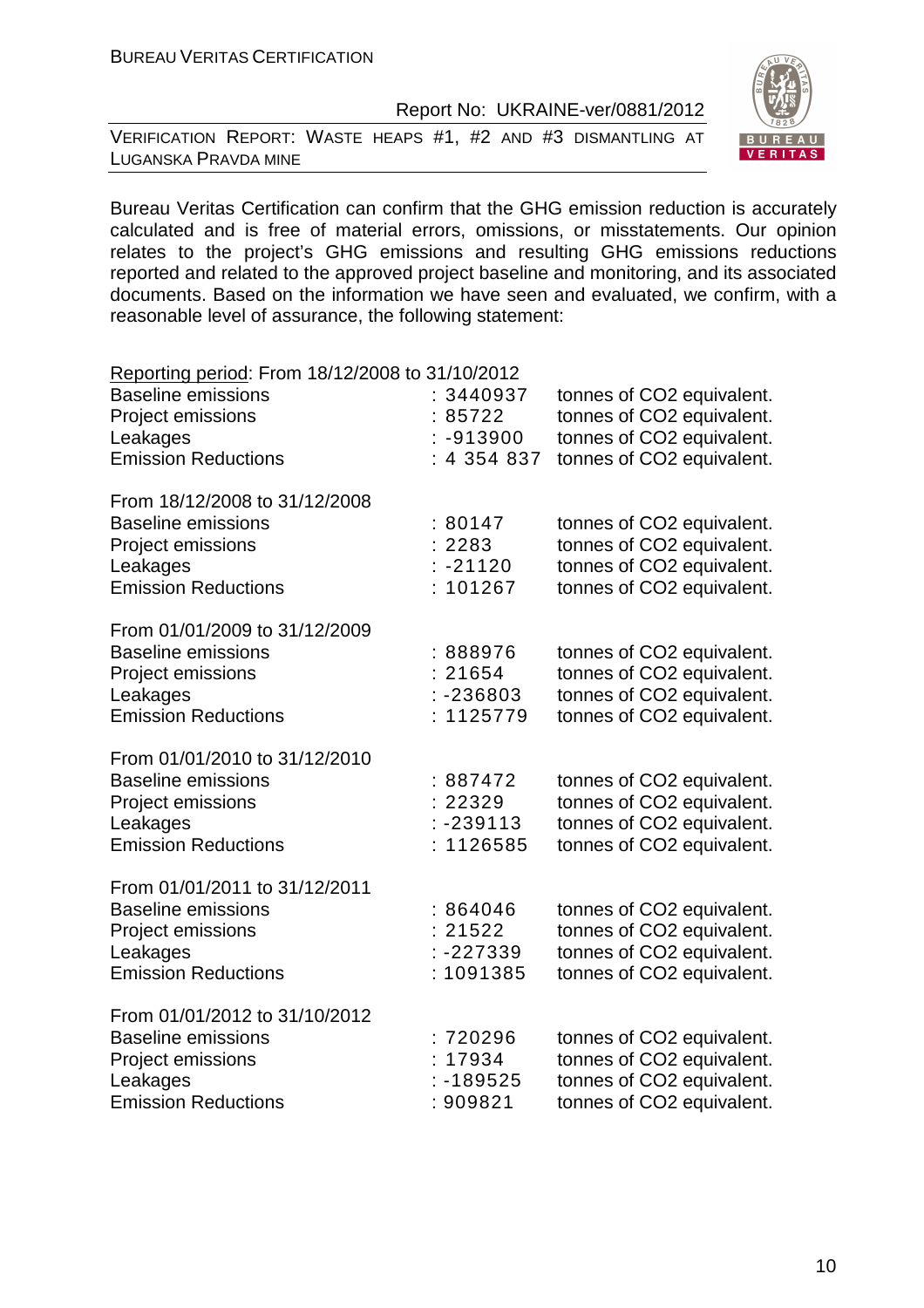VERIFICATION REPORT: WASTE HEAPS #1, #2 AND #3 DISMANTLING AT LUGANSKA PRAVDA MINE



#### **5 REFERENCES**

#### **Category 1 Documents:**

Documents provided by SIA "Vidzeme Eko" that relate directly to the GHG components of the project.

- /1/ Project Design Document "Waste heaps #1, #2 and #3 dismantling at Luganska Pravda mine" version 2.0 dated 03/12/2012
- /2/ Monitoring Report "Waste heaps #1, #2 and #3 dismantling at Luganska Pravda mine" version 1.0 dated 09/12/2012
- /3/ Monitoring Report "Waste heaps #1, #2 and #3 dismantling at Luganska Pravda mine" version 2.0 dated 17/12/2012
- /4/ ERUs calculation Excel-file "Calculation \_T37.xls"
- /5/ Letter of Approval #3784/23/7 dated 07/12/2012 issued by State Environment Investment Agency of Ukraine
- /6/ Letter of Approval # 12.2-02/15071 dated 15/11/2012 issued by Ministry of Environment Protection and Regional development of Republic Latvia

#### **Category 2 Documents:**

Background documents related to the design and/or methodologies employed in the design or other reference documents.

- /1/ Delivery agreement #419 from 20/11/08 between "Remstroyproekt 2002" Ltd and "SMU" Ltd.
- /2/ Subcontract of works # 420 from 20/11/2008 between "Remstroyproekt 2002" Ltd and "Ksintorg" Ltd for waste heap dismantling.
- /3/ Contract of works# 418 from 20/11/2008 between "Azovtreyd" Ltd (customer) and "Kompaniya 'Persha Yurydychna" Ltd (performer) for waste heap dismantling.
- /4/ Attestation Certificate of "Tandem 2006" Ltd.
- /5/ Verification certificate of working measuring electronic scales ANG 200C, valid till 25/07/08.
- /6/ Verification certificate of working measuring electronic scales ANG 200C, valid till 25/08/09.
- /7/ Verification certificate of working measuring electronic scales ANG 200C, valid till 10/09/10.
- /8/ Verification certificate of working measuring electronic scales ANG 200C, valid till 27/10/11.
- /9/ Verification certificate of working measuring electronic scales ANG 200C, valid till 27/12/12.
- /10/ Passport and certificates of electronic scales ANG 200C
- /11/ Diary of equipment and SIEVES for coal chemical laboratory "TANDEM" Ltd.
- /12/ Passport and certificates of vibratory mill 75T-DRM.
- /13/ Passport and certificates of laboratory furnace SNOL 7,2/1100.
- /14/ Passport and certificates of laboratory sieve.
- /15/ Passport and certificates of drying box SNOL 58/350.
- /16/ Passport and certificates of drying box SNOL 100/350.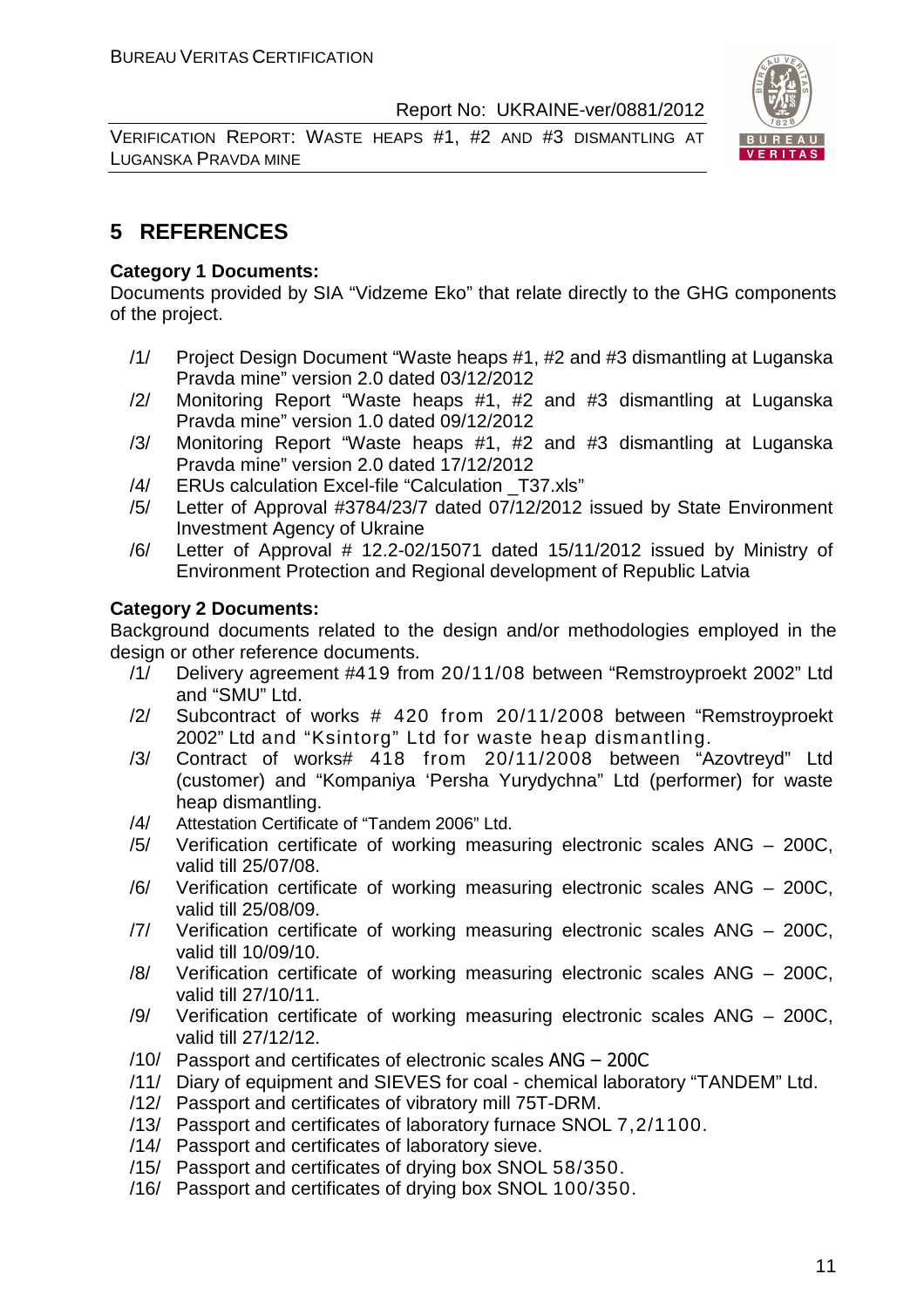VERIFICATION REPORT: WASTE HEAPS #1, #2 AND #3 DISMANTLING AT LUGANSKA PRAVDA MINE



- /17/ Passport on dismantled waste heap
- /18/ Sale invoices on coal 0-30 mm, December 2008-October 2012
- /19/ Sale invoices on diesel fuel, December 2008-October 2012
- /20/ Statements on coal weighting, December 2008-October 2012

#### **Persons interviewed:**

List persons interviewed during the verification or persons that contributed with other information that are not included in the documents listed above.

- /1/ Gints KIavinsh SIA "Vidzeme Eko" JI Project Manager
- /2/ Stah Yuri Mykhailovych SIA "Vidzeme Eko" JI Consultant
- /3/ Olena Mykolaivna Petrenko PE "Tandem 2006" Ltd. Head of Laboratory
- /4/ Volodymyr Mykhailovych Yakubenko manager of TCD "Ksyntorg" Ltd.
- /5/ Mykola Stepanovych Yukhymchuk record keeper at weigh station, "Ksyntorg" Ltd
- /6/ Vladyslav Volodymyrovych Klymenko director of "Kompaniya "Persha Yurydyhna" LLC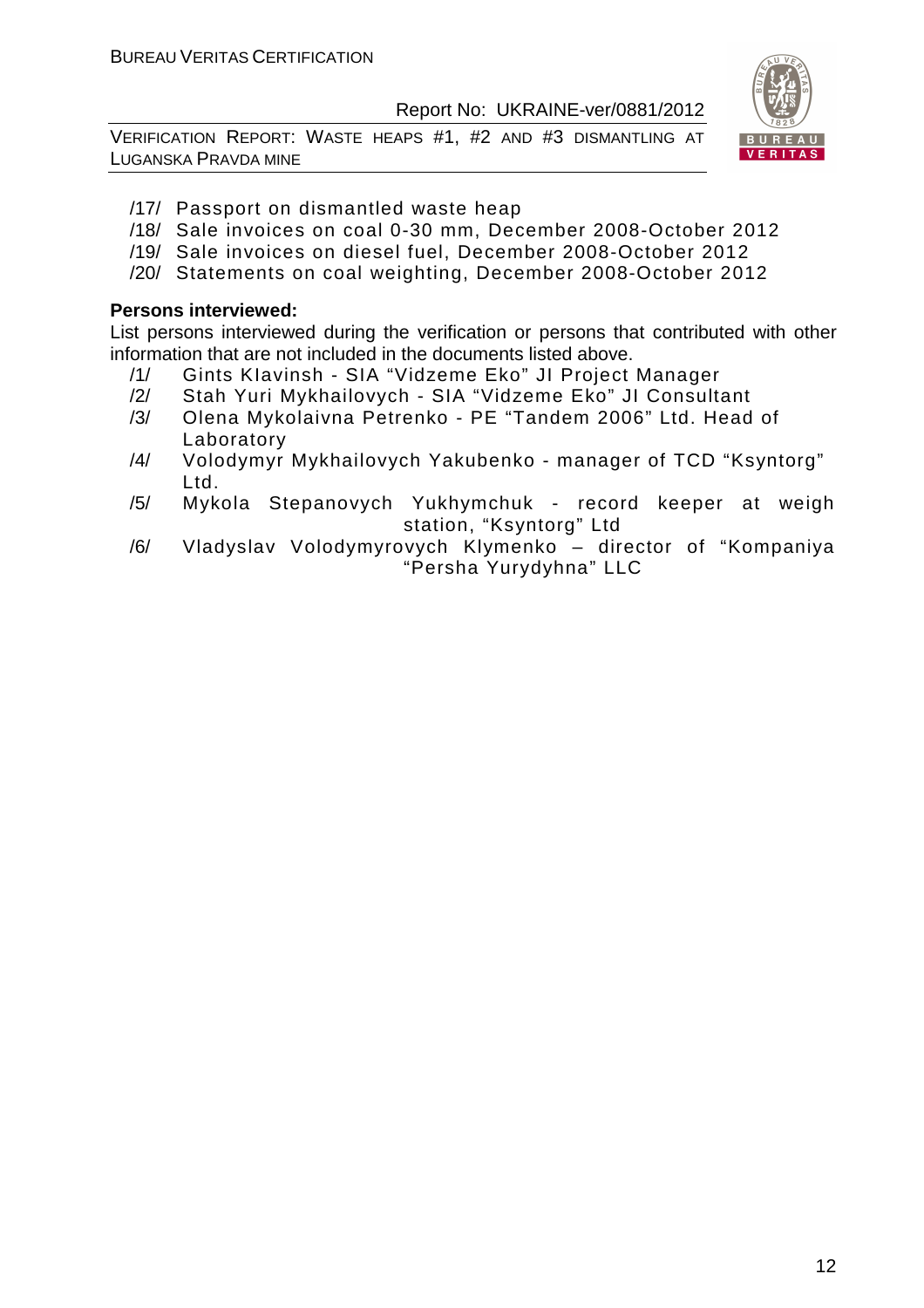

VERIFICATION REPORT: WASTE HEAPS #1, #2 AND #3 DISMANTLING AT LUGANSKA PRAVDA MINE

APPENDIX A: VERIFICATION PROTOCOL

#### **Check list for verification, according to the JOINT IMPLEMENTATION DETERMINATION AND VERIFICATION MANUAL (Version 01)**

| <b>DVM</b><br><b>Paragrap</b><br>h | <b>Check Item</b>                                                                                                                                                                                                                                                                       | <b>Initial finding</b>                                                                                                                                                                                                                                                                                                     | <b>Draft</b><br><b>Conclusion</b> | <b>Final</b><br><b>Conclusion</b> |
|------------------------------------|-----------------------------------------------------------------------------------------------------------------------------------------------------------------------------------------------------------------------------------------------------------------------------------------|----------------------------------------------------------------------------------------------------------------------------------------------------------------------------------------------------------------------------------------------------------------------------------------------------------------------------|-----------------------------------|-----------------------------------|
|                                    | <b>Project approvals by Parties involved</b>                                                                                                                                                                                                                                            |                                                                                                                                                                                                                                                                                                                            |                                   |                                   |
| 90                                 | Has the DFPs of at least one Party<br>involved, other than the host Party, issued<br>a written project approval when submitting<br>the first verification report to the secretariat<br>publication in accordance<br>with<br>for<br>paragraph 38 of the JI guidelines, at the<br>latest? | The project was approved by Parties Involved.<br>Letter of Approval #3784/23/7 dated 07.12.2012 issued<br>by State Environment Investment Agency of Ukraine<br>Letter of Approval #12.2-02/15071 dated 15/11/2012<br>has been issued by Ministry of Environment protection<br>and Regional development of Republic Latvia. | <b>OK</b>                         | OK                                |
| 91                                 | Are all the written project approvals by<br>Parties involved unconditional?                                                                                                                                                                                                             | The abovementioned project approvals are<br>unconditional                                                                                                                                                                                                                                                                  | OK                                | <b>OK</b>                         |
|                                    | <b>Project implementation</b>                                                                                                                                                                                                                                                           |                                                                                                                                                                                                                                                                                                                            |                                   |                                   |
| 92                                 | Has the project been implemented in<br>accordance with the PDD regarding which<br>the determination has been deemed final<br>and is so listed on the UNFCCC JI<br>website?                                                                                                              | CAR01<br>Please check length of monitoring period<br>CL <sub>01</sub><br>Please clarify if project equipment was changed during<br>the monitoring period                                                                                                                                                                   | CAR01<br>CL <sub>01</sub>         | <b>OK</b><br>OK                   |
| 93                                 | What is the status of operation of the<br>project during the monitoring period?                                                                                                                                                                                                         | The project was in operation during the monitoring<br>period. The main decisive factors are provided in the<br><b>MR</b>                                                                                                                                                                                                   | OK                                | <b>OK</b>                         |
|                                    | <b>Compliance with monitoring plan</b>                                                                                                                                                                                                                                                  |                                                                                                                                                                                                                                                                                                                            |                                   |                                   |
| 94                                 | Did the monitoring occur in accordance<br>with the monitoring plan included in the<br>PDD regarding which the determination<br>has been deemed final and is so listed on<br>the UNFCCC JI website?                                                                                      | The monitoring was provided in accordance with the<br>monitoring plan, included in the determined PDD                                                                                                                                                                                                                      | OK                                | OK                                |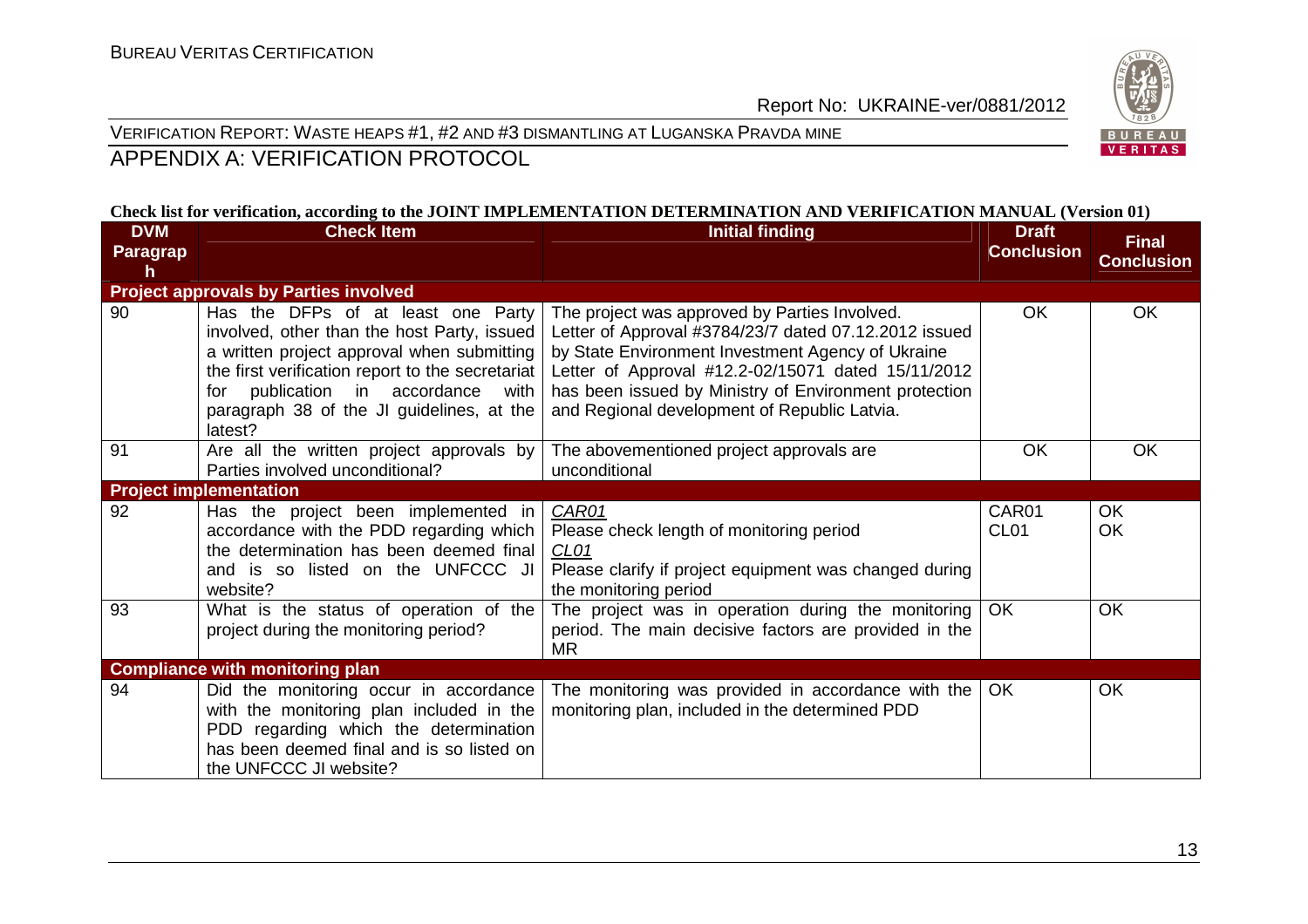#### Report No: UKRAINE-ver/0881/2012

| VERIFICATION REPORT: WASTE HEAPS #1, #2 AND #3 DISMANTLING AT LUGANSKA PRAVDA MINE<br>BUREAU |                                                                                                                                                                                                                                                                                                                                                                      |                                                                                                                                                     |                                   |                                   |  |
|----------------------------------------------------------------------------------------------|----------------------------------------------------------------------------------------------------------------------------------------------------------------------------------------------------------------------------------------------------------------------------------------------------------------------------------------------------------------------|-----------------------------------------------------------------------------------------------------------------------------------------------------|-----------------------------------|-----------------------------------|--|
| <b>DVM</b><br>Paragrap<br>h.                                                                 | <b>Check Item</b>                                                                                                                                                                                                                                                                                                                                                    | <b>Initial finding</b>                                                                                                                              | <b>Draft</b><br><b>Conclusion</b> | <b>Final</b><br><b>Conclusion</b> |  |
| 95(a)                                                                                        | For calculating the emission reductions or<br>enhancements of net removals, were key<br>factors, e.g. those listed in 23 (b) (i)-(vii)<br>above, influencing the baseline emissions<br>or net removals and the activity level of the<br>project and the emissions or removals as<br>well as risks associated with the project<br>taken into account, as appropriate? | The key factors listed in the sections 23 (b) (i)-(vii) of<br>DVM are taken into account                                                            | <b>OK</b>                         | <b>OK</b>                         |  |
| 95(b)                                                                                        | Are data sources used for calculating<br>emission reductions or enhancements of<br>net removals clearly identified, reliable and<br>transparent?                                                                                                                                                                                                                     | The data<br>for emission reduction<br>used<br>sources<br>calculations<br>are clearly<br>identified, reliable<br>and<br>transparent                  | <b>OK</b>                         | OK                                |  |
| 95(c)                                                                                        | Are emission factors, including default<br>emission factors, if used for calculating the<br>emission reductions or enhancements of<br>net removals, selected by carefully<br>balancing accuracy and reasonableness,<br>and appropriately justified of the choice?                                                                                                    | Emission factors used for calculating the emission<br>reductions are in line with National GHG Inventory<br>Report, approved by Ukrainian DFP       | OK.                               | <b>OK</b>                         |  |
| 95(d)                                                                                        | Is the calculation of emission reductions or<br>enhancements of net removals based on<br>conservative assumptions and the most<br>plausible scenarios in a transparent<br>manner?                                                                                                                                                                                    | The calculation of emission reductions are based on<br>plausible<br>most<br>scenarios<br>conservative<br>and<br>assumptions in a transparent manner | <b>OK</b>                         | <b>OK</b>                         |  |
| Applicable to JI SSC projects only_Not applicable                                            |                                                                                                                                                                                                                                                                                                                                                                      |                                                                                                                                                     |                                   |                                   |  |
| Applicable to bundled JI SSC projects only_Not Applicable                                    |                                                                                                                                                                                                                                                                                                                                                                      |                                                                                                                                                     |                                   |                                   |  |
|                                                                                              | <b>Revision of monitoring plan</b>                                                                                                                                                                                                                                                                                                                                   |                                                                                                                                                     |                                   |                                   |  |
|                                                                                              | Applicable only if monitoring plan is revised by project participant                                                                                                                                                                                                                                                                                                 |                                                                                                                                                     |                                   |                                   |  |
| 99(a)                                                                                        | Did the project participants provide an $\vert$ Not applicable<br>appropriate justification for the proposed                                                                                                                                                                                                                                                         |                                                                                                                                                     | <b>Not</b><br>applicable          | <b>Not</b><br>applicable          |  |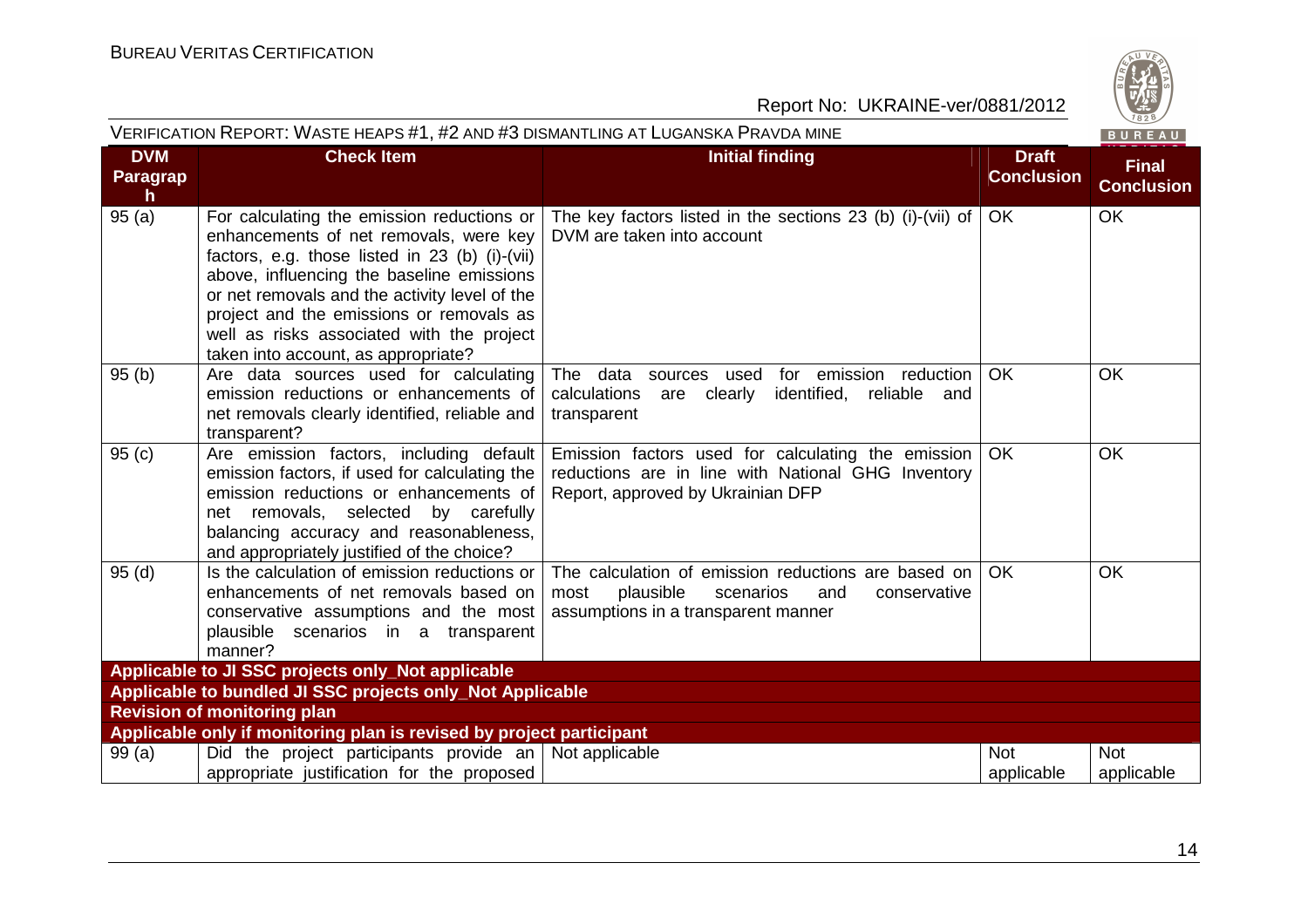| CO. |
|-----|
|     |
| Q.  |
|     |
| 828 |
|     |

| VERIFICATION REPORT: WASTE HEAPS #1, #2 AND #3 DISMANTLING AT LUGANSKA PRAVDA MINE<br>BUREAU |                                                                                                                                                                                                                                                                                     |                                                                                                                                                                         |                                   |                                   |  |
|----------------------------------------------------------------------------------------------|-------------------------------------------------------------------------------------------------------------------------------------------------------------------------------------------------------------------------------------------------------------------------------------|-------------------------------------------------------------------------------------------------------------------------------------------------------------------------|-----------------------------------|-----------------------------------|--|
| <b>DVM</b><br>Paragrap<br>h.                                                                 | <b>Check Item</b>                                                                                                                                                                                                                                                                   | <b>Initial finding</b>                                                                                                                                                  | <b>Draft</b><br><b>Conclusion</b> | <b>Final</b><br><b>Conclusion</b> |  |
|                                                                                              | revision?                                                                                                                                                                                                                                                                           |                                                                                                                                                                         |                                   |                                   |  |
| 99(b)                                                                                        | Does the proposed revision improve the<br>accuracy and/or applicability of information<br>collected<br>compared to the original<br>without<br>changing<br>monitoring<br>plan<br>conformity with the relevant rules and<br>regulations for the establishment of<br>monitoring plans? | Not applicable                                                                                                                                                          | <b>Not</b><br>applicable          | Not<br>applicable                 |  |
| Data management                                                                              |                                                                                                                                                                                                                                                                                     |                                                                                                                                                                         |                                   |                                   |  |
| 101 $(a)$                                                                                    | Is the implementation of data collection<br>procedures in accordance<br>with the<br>monitoring plan, including the quality<br>control and quality assurance procedures?                                                                                                             | The implementation of data collection procedures is in $\vert$ OK<br>accordance with the monitoring plan, including quality<br>control and quality assurance procedures |                                   | OK                                |  |
| 101(b)                                                                                       | Is the function of the monitoring equipment,<br>including its calibration status, in order?                                                                                                                                                                                         | CAR02<br>The table 2 indicates only data for initial and last<br>calibration. Please add                                                                                | CAR02                             | OK                                |  |
| 101 (c)                                                                                      | Are the evidence and records used for the<br>monitoring maintained in a traceable<br>manner?                                                                                                                                                                                        | The evidences and records are used for monitoring in a<br>traceable manner                                                                                              | <b>OK</b>                         | OK                                |  |
| $101$ (d)                                                                                    | Is the data collection and management<br>system for the project in accordance with  <br>the monitoring plan?                                                                                                                                                                        | The data collection and management system in in<br>accordance with the monitoring plan                                                                                  | OK                                | OK                                |  |
| Verification regarding programmes of activities (additional elements for assessment)         |                                                                                                                                                                                                                                                                                     |                                                                                                                                                                         |                                   |                                   |  |
| Applicable to sample-based approach only                                                     |                                                                                                                                                                                                                                                                                     |                                                                                                                                                                         |                                   |                                   |  |